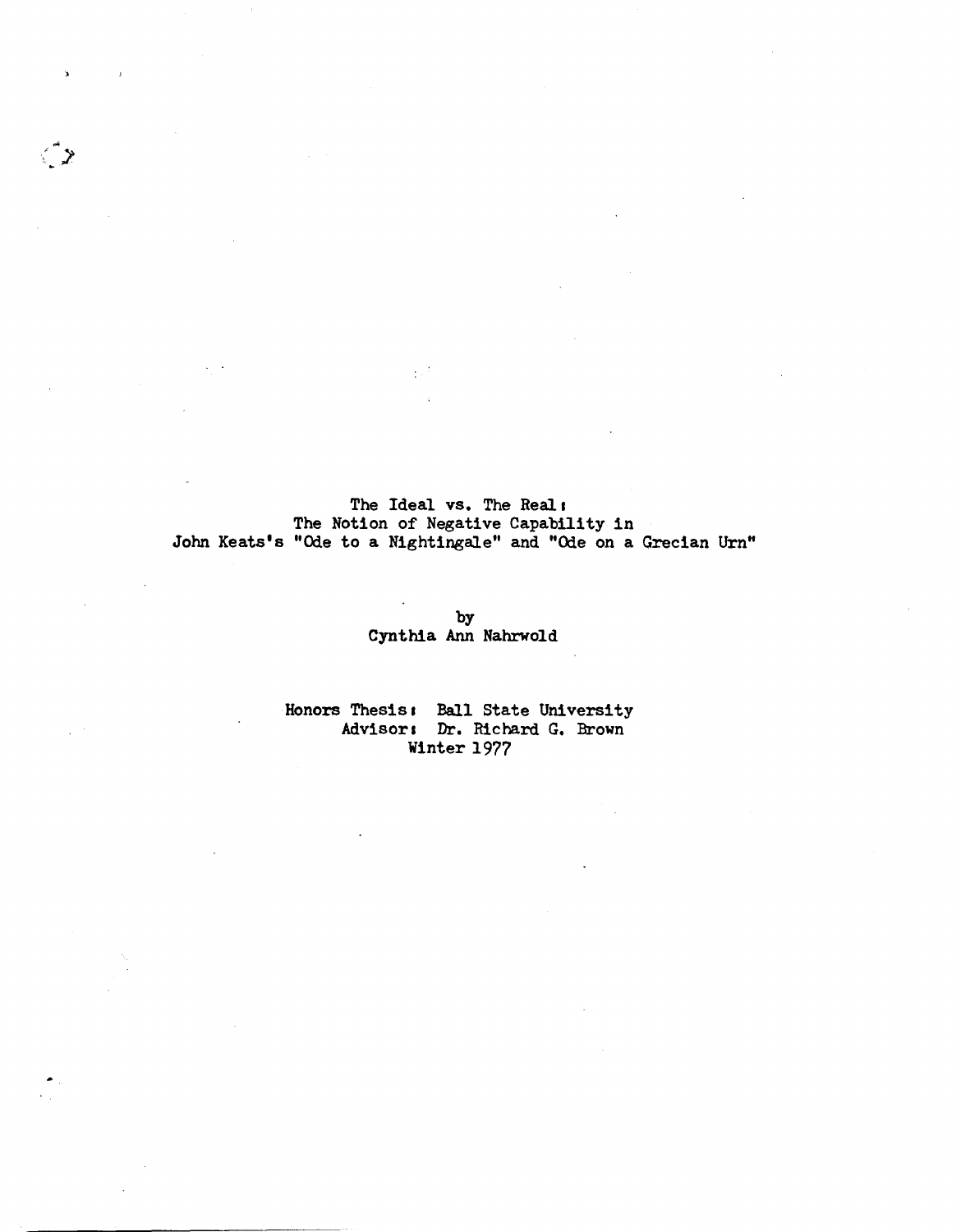## Preface.

The idea for this essay was first contemplated when I was a student in Dr. Richard Brown's "Advanced Composition" class in the autumn of 1974. At that time, I completed a research paper on the notion of Negative Capabllity in Keats's sonnet, "When I have fears that I may cease to be." Dr. Brown suggested that I might wish to continue my research on the notion of Negative Capability in Keats's work, especially the Odes, he further recommended Jim Hardin's master's thesis on Negative Capability. Dr. Brown's enthusiasm, suggestions, and encouragement gave me the motivation to broaden my research in Keats's concept of the nature of poetic creation, and I must mention my gratitude to him. It is with his aid as my advisor that I submit my thesis at Ball State University at this time.

Cynthia Ann Nahrwold

 $\mathcal{S}_i$  :  $\mathcal{C}_i$ 

0 ج را ح<br>مار

出し  $1977$  $N34$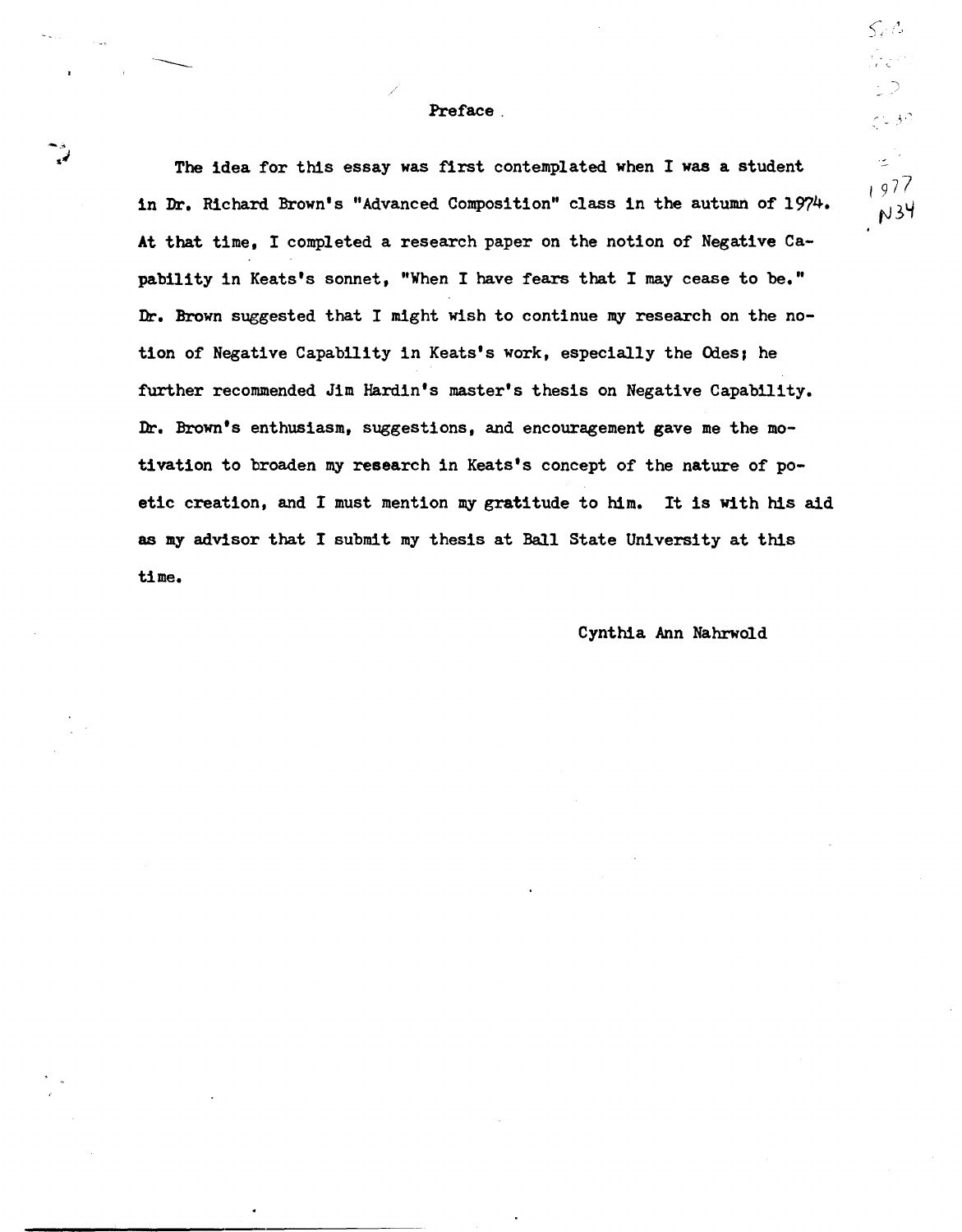# Table of Contents

/

| I.   |                |                                                                     |
|------|----------------|---------------------------------------------------------------------|
|      | λ.             | Keats's notion of Negative Capability 1                             |
|      | в.             | This notion as seen in "Ode to a Nightingale" and "Ode on a         |
|      |                |                                                                     |
| II.  |                |                                                                     |
|      | Α.             |                                                                     |
|      | <b>B.</b>      |                                                                     |
|      | C.             | The demonstration of what is wrong with the real world 3            |
|      | D.             | The poet's escape to the Ideal through poetry $\ldots \ldots$       |
|      | Е.             | The poet <sup>e</sup> s courting of death 6                         |
|      | F.             | The contemplation of the bird as being immortal $\ldots \ldots$ ?   |
|      | G.             | The poet's return to humanity 9                                     |
| III. |                | "Ode on a Grecian Urn" 11                                           |
|      | Α.             | The poet as an observer 11                                          |
|      | в.             | The urn as an immediate symbol of immortality $\dots \dots \dots$   |
|      | $\mathbf{c}$ . | The urn as being a creation of silence<br>12                        |
|      | D.             | The poet's entrance into the realm of poetry 12                     |
|      | E.             | The poet's contemplation of the second scene on the urn $\ldots$ 14 |
|      | F.             | The intentions of the previous stanzas reversed $\ldots$ ,  14      |
|      | G.             | The poet's return to his own mortality 14                           |
|      | н.             | The poet again as an observer15                                     |
| IV.  |                |                                                                     |
|      |                |                                                                     |
|      |                |                                                                     |

 $\mathbf{r}$ 

.

 $\ddot{\phantom{0}}$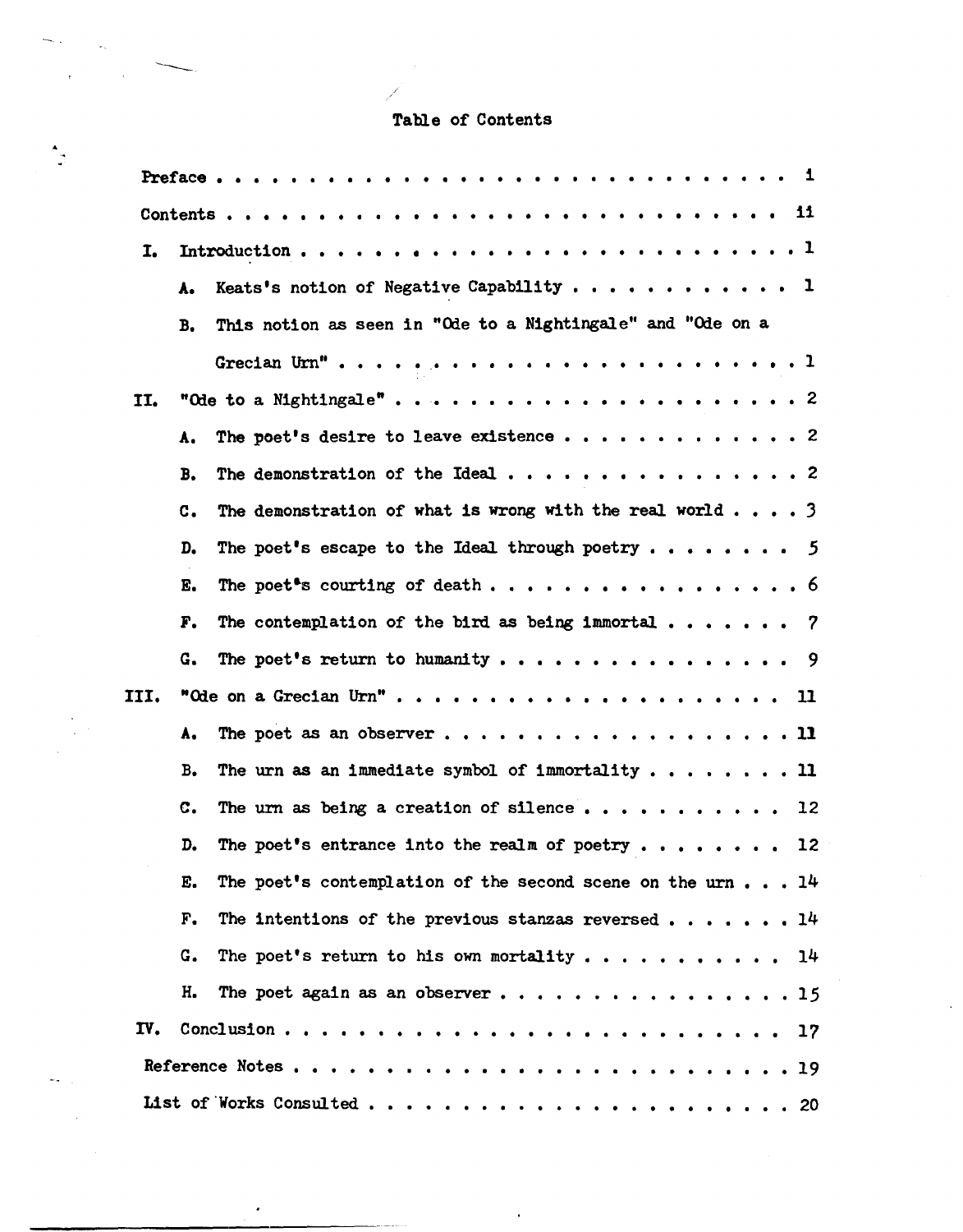## The Ideal vs. The Real: The Notion of Negative Capability in John Keats's "Ode on a Nightingale" and "Ode on a Grecian Urn"

/

I.

Some men thrust themselves into their work to the exclusion of all other drives. others, unhappily; are trapped between this passionate devotion and a desire to relate to other people. Such a man was John Keats.

Keats wanted to be "the poet"--to lead a literary life in which creativity and self-expression were of the utmost importance. Needing a definite philosophy to achieve this goal, he coined the term "Negative Capability," or in Keats's own words, "... when man is capable of being in uncertainties, Mysteries, doubts, without any irritable reaching after fact and reason... the sense of Beauty overcomes every other consideration, or rather obliterates all consideration."<sup>1</sup> By utilizing Negative Capability, Keats formed his own representation of the poet's role in the act of creation.

However, Keats realized that wishing to attain such an Ideal could only culminate in the sounding of one's own death knell; one cannot wipe out all mortal sensations in the contemplation of Beauty and still live. A poet needs to experience all the essences that being a man entails: love and hate, pain, sorrow, happiness, depression. Only by living can a poet participate in the adoration of the Ideal. He may relinquish his mortality for a short while, but eventually he must complete the cycle and return homeward to his own self. This is not an easy choice for him, and in the Odes (specifically "Ode to a Nightingale" and "Ode on a Grecian Urn"), Keats deals with his humanity and his desires for the Ideal. In examining these two poems, one can readily empathize with Keats's struggle between the passionate Man and the intellectual Poet, between the "Life of Sensations and the  $/L$ ife of Thoughts."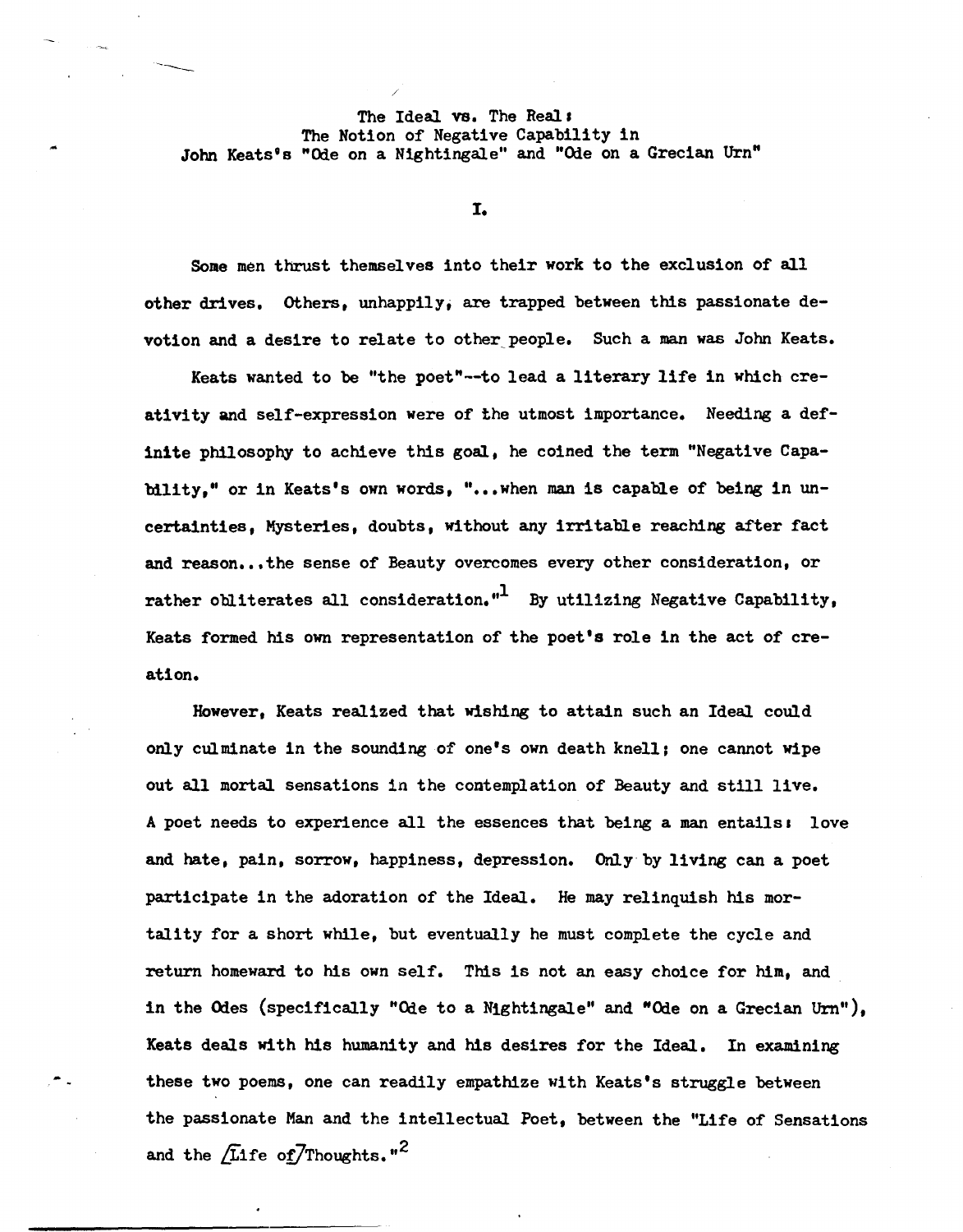In looking at "Ode to a Nightingale" with regard to Keats's notion of Negative Capability, one immediately notices the poet's desire to leave existence:

My heart aches, and a drowsy numbness pains My sense, as though of hemlock I had drunk,

/

Or emptied some dull opiate to the drains

,-.

One minute past, and Lethe-wards had sunk:

'Tis not through envy of thy happy lot,

But being too happy in thine happiness,--

That thou, light-winged Dryad of the trees,

In some melodious plot

Of beechen green, and shadows numberless,

Singest of summer in full-throated ease.<sup>3</sup>

Stanza one demonstrates one way that an individual may escape reality, namely, through the use of' drugs. The speaker in the poem (Keats) does not blame his heartache on envy of' the bird°s song; rather, he Wishes to share in the happiness of the nightingale. Knowing that no reason for happiness exists in the human sphere of misery, the poet delights in the carefree song of the bird--a song that tugs the poet out of his mortal existence, leaving him in a kind of limbo where he experiences only a "drowsy numbness." He wishes "...to escape the prison of his senses."<sup>4</sup> An escape from reality-a reality that is necessary before the poet can join the world of the nightingale--initiates the first major movement of the poem: that of demonstrating the ideal as represented by the world of the nightingale.

Further emphasizing the Ideal, the second stanza illustrates another means of escaping reality--wine; he cries

0, for a draught of vintage! that hath been

II. '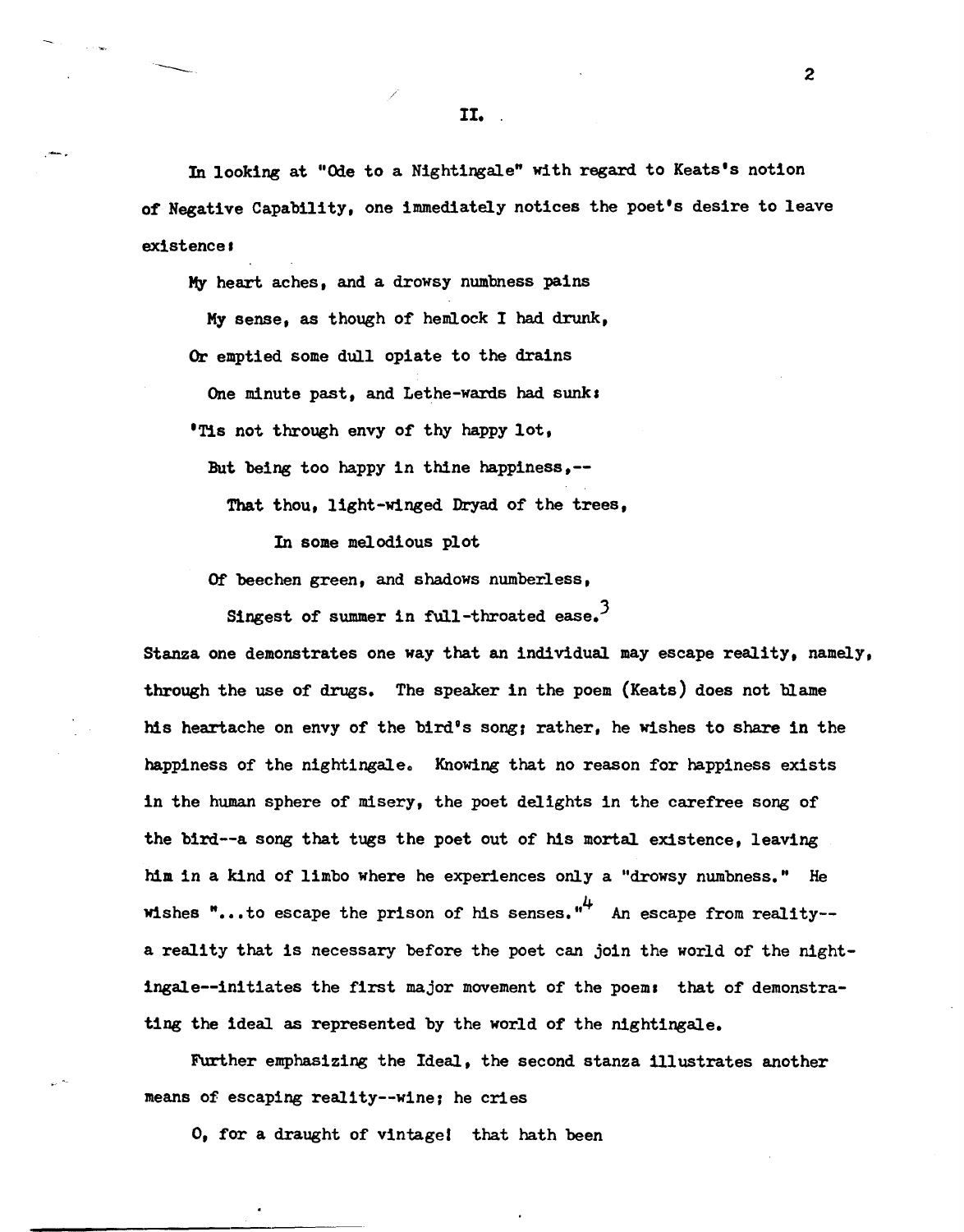Cool'd a long age in the deep-delved earth, Tasting of Flora and the country green,

Dance, and Provencal song, and sunburnt mirthl o for a beaker of the warm South,

Full of the true, the blushful Hippocrene,

With beaded bubbles winking at the brim,

And purple-stained mouth,

That I might drink, and leave the world unseen,

And with thee fade away into the forest dim: (ii, 11-20)

Here, as in stanza one, the poet longs (paradoxically enough) to escape reality through the drugging of the senses from which he cannot escape. He couches his longings for the Ideal in sensuous language. the wine has been "cool'd...in the deep-delved earth," but it tastes of "sunburnt mirth," which displays Keats's combination of two or more of the senses into one sensation (synesthesia). The beaker foams with "beaded bubbles" which leave a "purple-stained mouth"; one can almost feel the effervescence of the wine tickling one's lips and tongue as the draught is drained. The poet does not long for complete knowledge; he only Wishes to take his leave of humanity gently, and to flee, with the bird, "into the forest dim." It is almost as if he is turning his back on his own analogy of life as being "...a large Mansion of many Apartments." Keats should be at the entrance to the third chamber--the dark passage--but instead he retreats to the "infant or thoughtless Chamber," where he need not think; Keats may let his mind roam in search of the bird's song, reveling in the thought of the Ideal.<sup> $5$ </sup>

Through the smooth transition from stanzas two to three (accomplished through the repetition of the word "fade" in the first line of stanza two), Keats portrays the second major movement of the ode: a demonstration of what is wrong with the real world: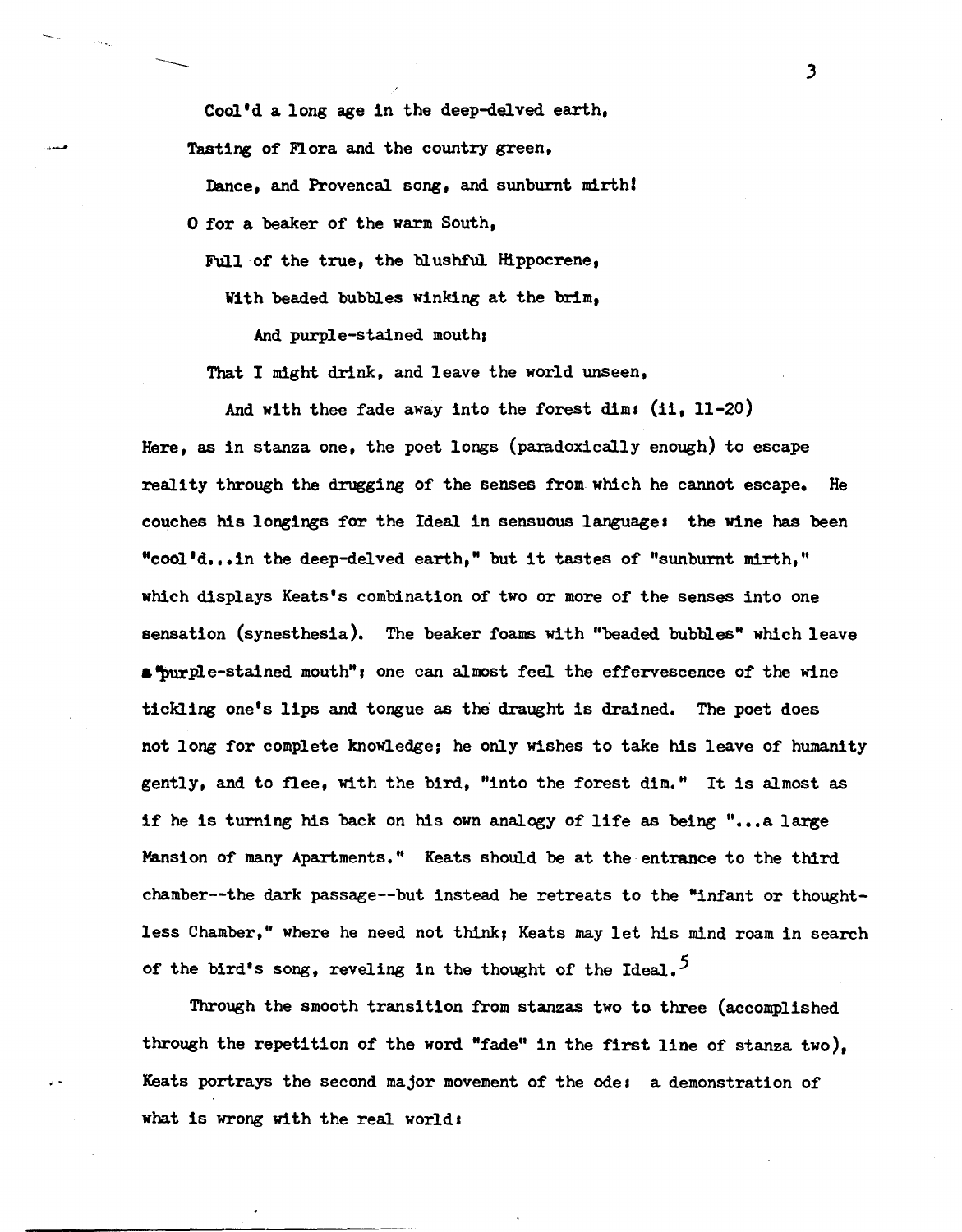Fade far away, dissolve, and quite forget

What thou among the leaves hast never known, The weariness, the fever, and the fret

Here, where men sit and hear each other groan; Where palsy shakes a few, sad, last gray hairs,

Where youth grows pale, and spectre-thin, and dies;

Where but to think is to be full of sorrow

And leaden-eyed despairs,

Where Beauty cannot keep her lustrous eyes,

Or new Love pine at them beyond tomorrow.  $(iii, 21-30)$ This stanza recapitulates Keats's concept of Negative Capability in that a poet needs to let his Imagination roam over the entire spectrum of human experience; he must dwell not only upon the luxuries of life as seen in the preceding stanza but also upon that which is not luxurious--pain, sorrow, age, death. One cannot write about such experiences unless he himself lives and understands them.  $6\,$  It is only then. after the poet has comprehended his own mortality, along With the crushing knowledge that Beauty and Love, the two Ideals that Keats values most, are fleeting and transitory, that the poet may relieve his burdened breast by escaping, With the nightingale, from a world "... where but to think is to be full of sorrow/ And leaden-eyed despairs." (iii, 27-28) All is temporary that mortals enjoy; what troubles Keats is the realization that pain and suffering are necessary conditions of man's existence.

The nightingale, however, has no knowledge of such unhappiness, and Keats Wishes to protect the bird from such infection. The poet shall escape into the bird's realm, rather than trying to bring the nightingale into his own world:

Away! away! for I will fly to thee,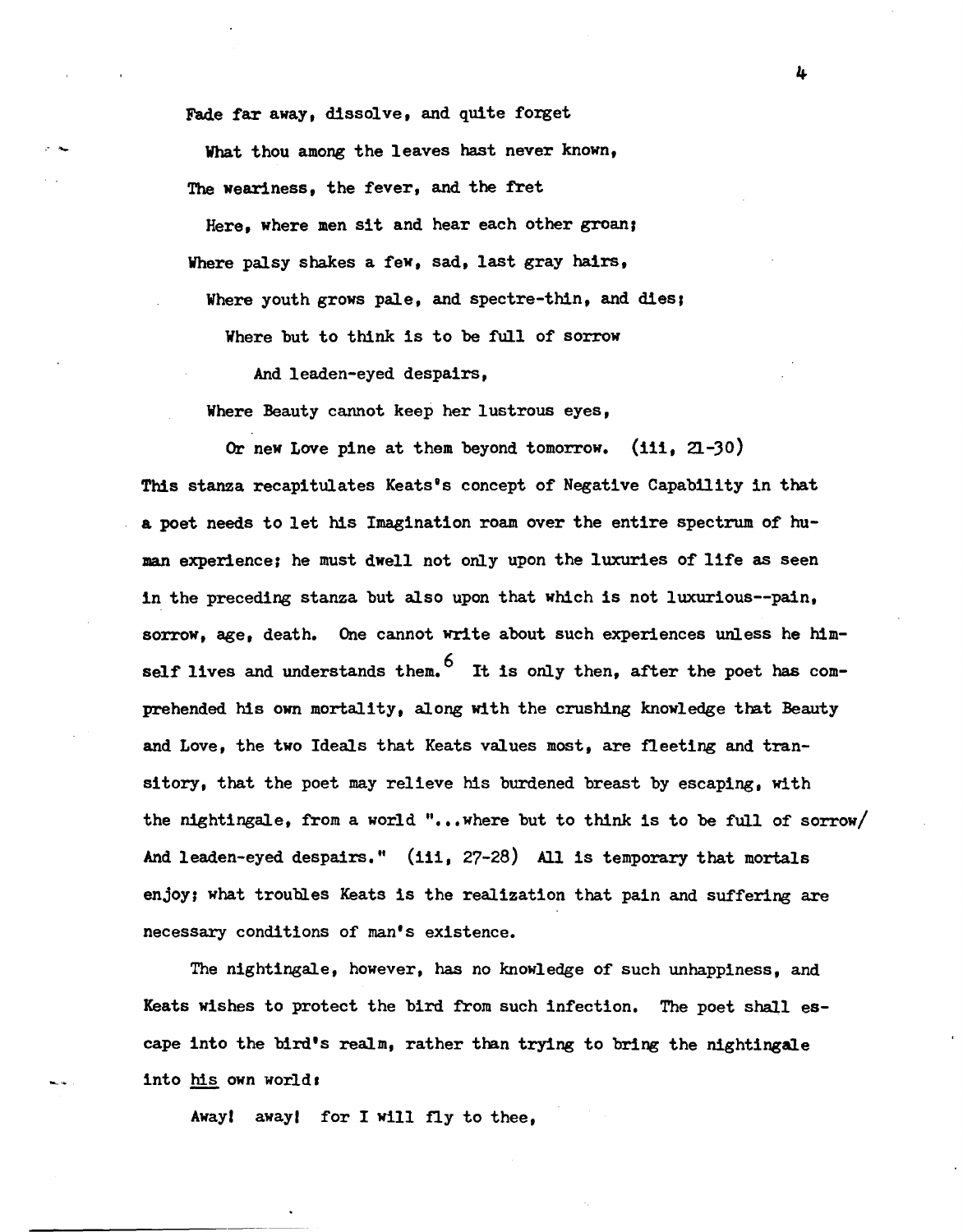Not charioted by Bacchus and his pards, But on the viewless wings of Poesy,

Though the dull brain perplexes and retards: Already with theel tender is the night,

And haply the Queen-Moon is on her throne,

Clustered around by all her starry Fays,

But here there is no light,

Save what from heaven is from the breezes blown

Through verdurous glooms and winding mossy

ways. (iv, 31-40)

But the poet does not utilize wine or drugs to initiate his escape; instead, he bids farewell to reality through poetry--the third major movement of the ode. He does have his difficulties in accomplishing this, though, for his "dull brain" is numbed by the pains of mortality.

However, the speaker does make his leap of faith, for he announces, in line 35, that he is "already with  $\sqrt{\text{the}}$  nightingale<sup>7</sup>"--he has escaped his mortality. He cannot clearly see the nightingale's retreat to which he has been flown, for "... here there is no light..." (line  $37$ )--the Ideal is never fully seen, a typical Romantic tendency. The only light that is thrown on the scene is that of Queen Mab in her heaven. Wrapped in shades of murky light and gloomy shadows, Keats contemplates; the sharp light of reality is nowhere to be found.

St11l embraced in the shadowy folds of his Imagination, Keats revels in sensuous sensations and feelings, protected from the sobering pain of reality, he says

I cannot see what flowers are at my feet,

Nor what soft incense hangs upon the boughs, But, in embalmed darkness, guess each sweet

.5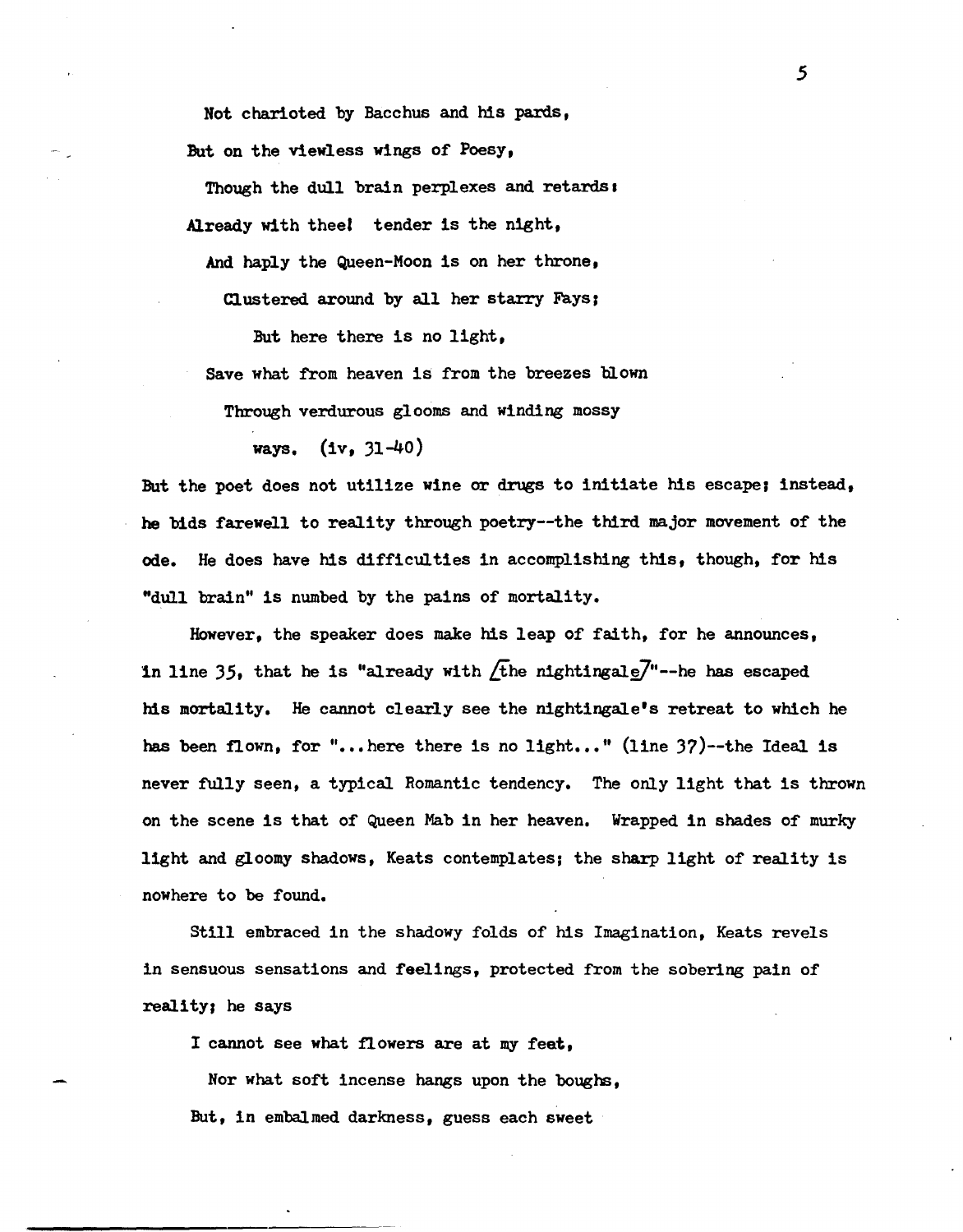Wherewith the seasonable month endows The grass, the thicket, and the fruit-tree wild;

White hawthorn, and the pastoral eglantine,

Fast-fading violets cover'd up in leaves;

And Mid-May's eldest child,

The coming musk-rose, full of dewy wine,

The murmurous haunt of flies on summer eves.  $(v, 41-50)$ True, he cannot see what lies about him, but the "embalmed darkness" of line 43 exudes luxury and fragrant perfumes, which aid Keats's Imagination in "seeing" what he cannot physically ascertain with his mortal eye. The physical senses are annihilated, but the imaginative mind creates ideal sensations. It is at this point that Keats the Man is no more; his soul joins that of the bird in contemplation of true Beauty.

But this complete removal from existence has its hints of impending ominousness. While Keats is in this state, he reposes in "embalmed" darkness. surrounded by myriad blossoms, suggesting the idea of a "... dead man surrounded by funeral flowers."<sup>7</sup> The violets of line  $47$  do not remain vol uptuous but are "fast fading," another hint at impending death. To be sure, the contemplating soul of Keats is secure and protected in the thicket of the aightingale's existence, but he is beginning to stray a bit too far from his own mutability.

This courting of death by the poet is continued in stanza six, in which he says

Iarkling, I listen; and for many a time

I have been half in love with easeful. Death, Call'd him soft names in many a mused rhyme.

To take into the air my quiet breath; Now more that ever seems it rich to die,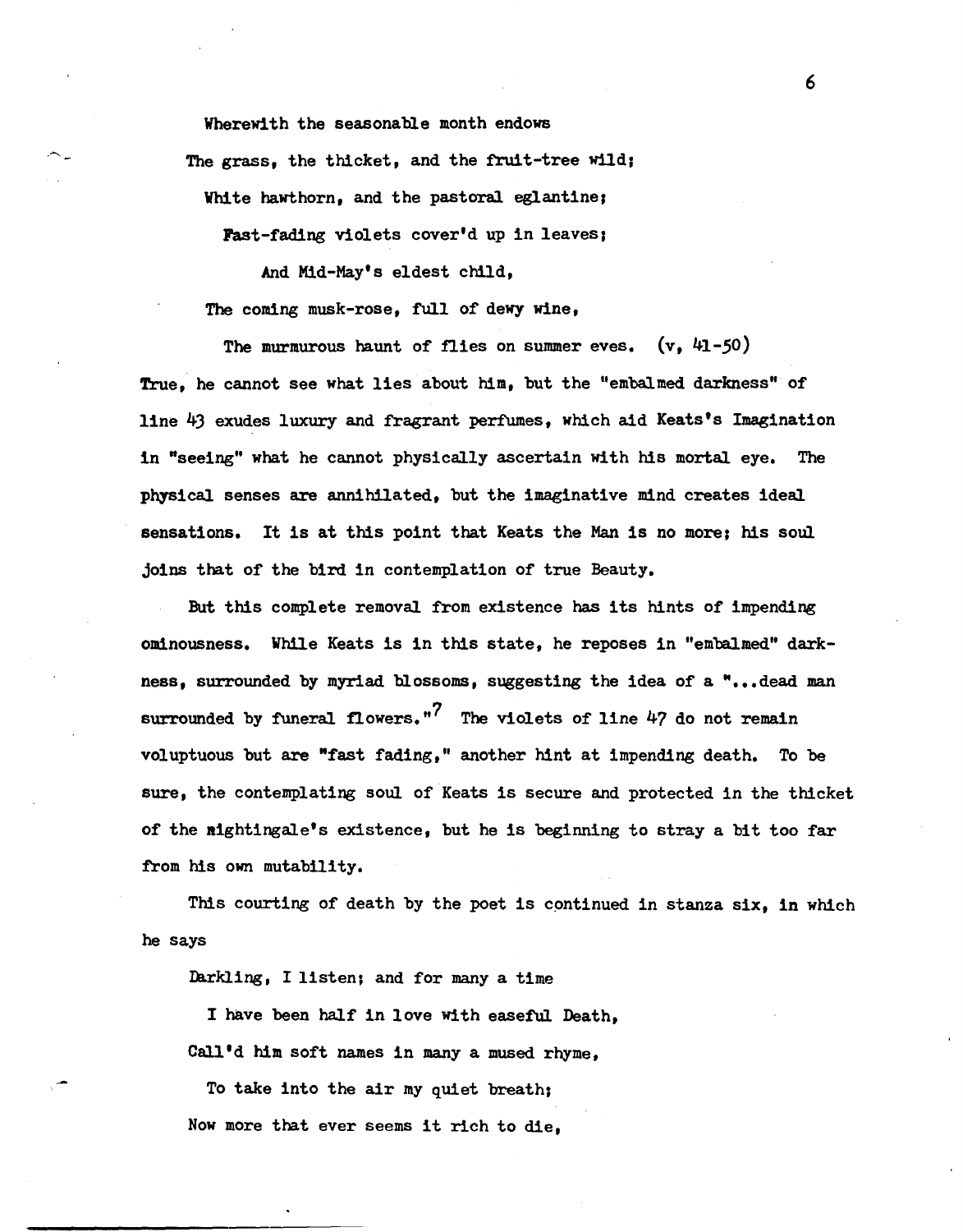To cease upon the midnight with no pain,

While thou art pouring forth thy soul abroad

In such an ecstasyl

Still wouldst thou sing, and I have ears in vain, --

To thy high requiem become a sod.  $(vi, 51-60)$ 

In the preceding stanzas, Keats has associated life with pain; therefore, in this stanza, death must be connected and assimilated into pleasure. "... in his present mood, death would be as fine a luxury to him as his imagined surroundings  $\sqrt{\text{of}}$  the preceding stanza $\sqrt{7}$ --the "fruit tree wild," "fast fading violets," and "the coming musk rose...."  $8$  A solitary figure, separated from the riotous world of conflicting emotions, Keats states that death (here associated with darkness) could only be "easeful" and painless. One is caught, though, by the poet's statement that he is only "half in love" with death; he values his human strivings and emotions too strongly to give them up for what could be a moment of enlightenment as he falls into Death's embrace. As one scholar notes, "He knows as a man among men that luxuries would be blank nothingness without life, that death is the negation of both life and luxury, and that, when dead, 'become a sod,' he could not rejoice in the nightingale's ecstasy or 'high requiem'." $9$  Although Keats does enjoy a complete empathy with the bird's essence. he reluctantly must also realize that he is not the same as the nightingale; in disassociating himself from his own self, the poet meets the final way that man loses his humanity forever: Death.

Instead of grappling with this issue immediately, Keats instead turns to a contemplation of the bird as an immortal essence:

Thou wast not born for death, immortal Bird'

No hungry generations tread thee down; The voice I hear this passing night was heard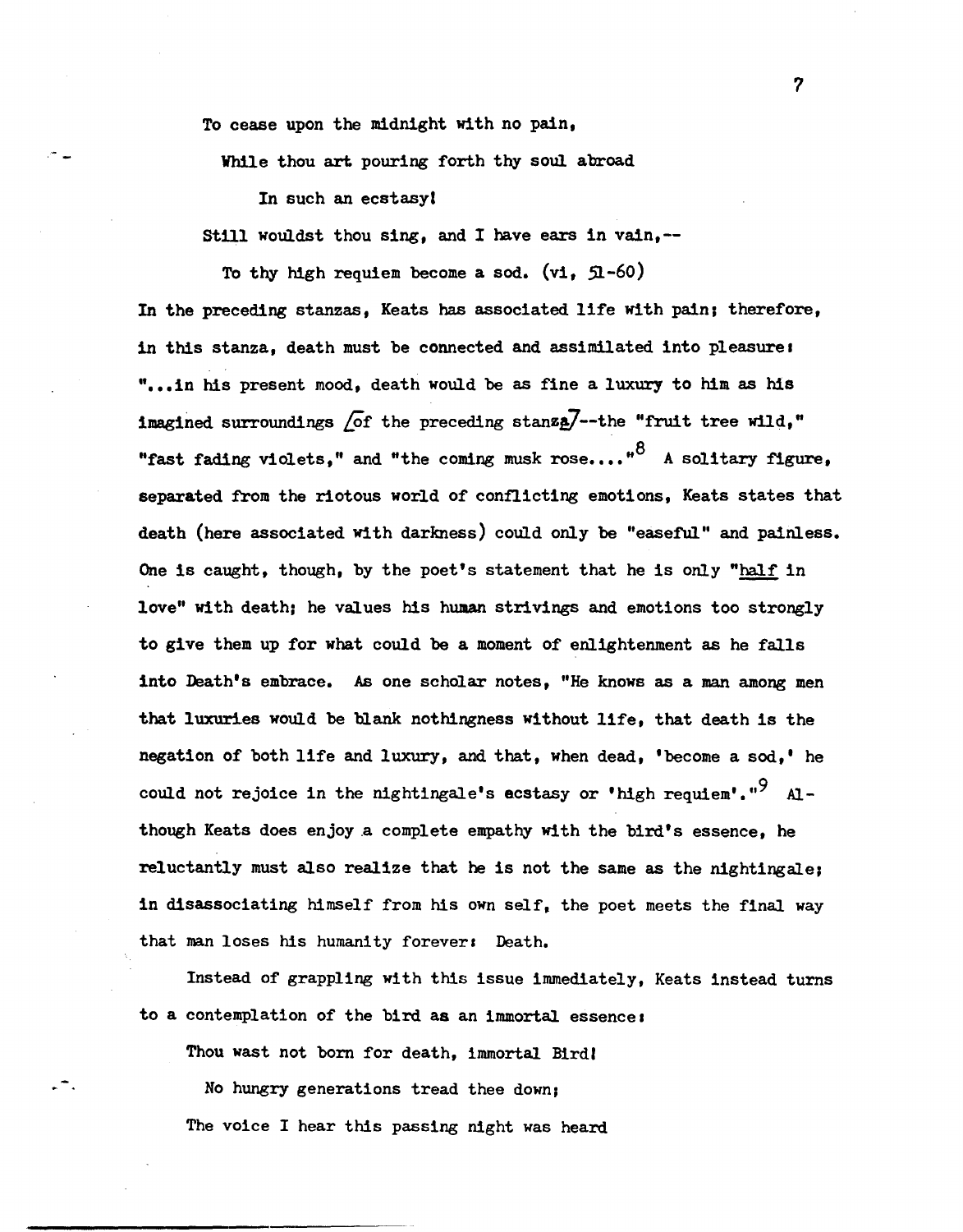In ancient days by emperor and clown: Perhaps the self-same song that found a path

Through the sad heart of Ruth, when, sick for home,

She stood in tears amid the alien corn;

The same that oft-times hath Charm'd magic casements, opening on the foam

Of perilous seas, in faery lands forlorn. (vii, 61-70) One immediately notes here that Keats is overlooking a basic biological fact-~men are not the only creatures that face death; all creatures, inc1uding nightingales, must succumb to this fate. Perhaps, though, Keats is stating, "...through metonymy, that the bird's song--and, by symbolic extension, art, poetry, music--is immortal,  $10$  The bird, as has also Keats, has undergone a transformation. At the beginning of the poem, both were concrete. living creatures. Keats has lost his humanity, on the "wings of Poesy," has courted death, and now completes the cycle by starting to return to his own self. The bird, however, remains as a symbol for that part of man which is immortal: his soul.<sup>11</sup> The song of the nightingale has been a part of existence since the dawn of man's creation; it has been heard "in ancient days by emperors and clowns" (line 64) alike, and in particular by Ruth of the Bible, who "stood in tears amid the alien corn." (line 67) The nightingale's song has been a solace for her, and Keats displays his sympathy for a fellow human being, laden with the same mortality that he must carry, through the use of the word "alien" in connection with a basically static substance--grain. To Ruth, lost and lonely, everything around her must have seemed foreign; the bird's song, however, brought her a short reprieve of her grief. The trilling of the nightingale is so sweet, magical, immortal, and full of power that it can charm "magic casements... in faery lands...." (line 70) These images re-emphasize the wonder that Keats feels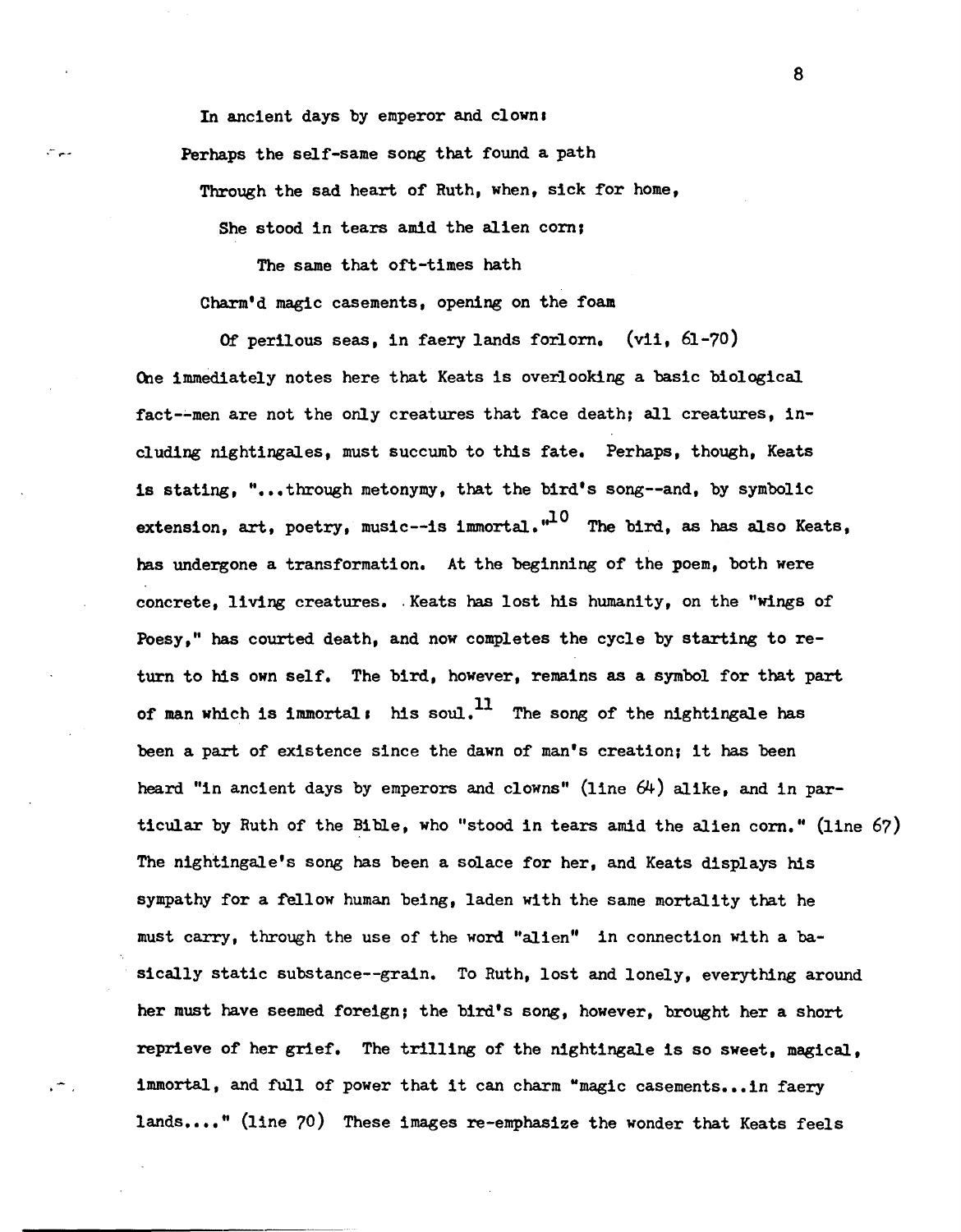for the bird. But in between these beautiful images lies brutal reality; the "magic casements" open on the "foam/Of perilous seas," and the "faery lands" are "forlorn."

These images of reality, spoiling the visions of perfections that Keats has so meticulously constructed, provide the final transition and the culminating movement of the poem, that of Keats's journey back into the realm of humanity:

Forlornl the very word is like a bell

To toll me back from thee to my sole self!

Adieu! the fancy cannot cheat so well

As she is famed to do, deceiving elf.

Adieul adieul thy plaintive anthem fades

Past the near meadows, over the still stream,

Up the hill-side; and now 'tis buried deep

In the next valley-glades:

Was it a vision, or a waking dream?

Fled is that music: $-$ -Do I wake or sleep? (viii,  $71-80$ )

The repetition of the word "forlorn" in the first line snaps Keats out of his hypnotic, almost death-like contemplation of the bird as an image of immortality and static art. That word "is like a bell/That tolls..."; it simultaneously announces the "death" of Keats's contemplative life with the bird and the poet's return to his mortality, which is to him a paradoxical dying back into life. Fancy (Keats's Imagination) has cheated him into believing that a co-existence with the bird could be maintained; sadly enough, Keats is left With only reality. The spell is broken, for Keats bids the bird farewell; the poet wishes for the bird to go. It is here that the bird's song sounds "plaintive" as opposed to how it struck his ears in stanza six; in this closing stanza of the ode, Keats is once more totally hu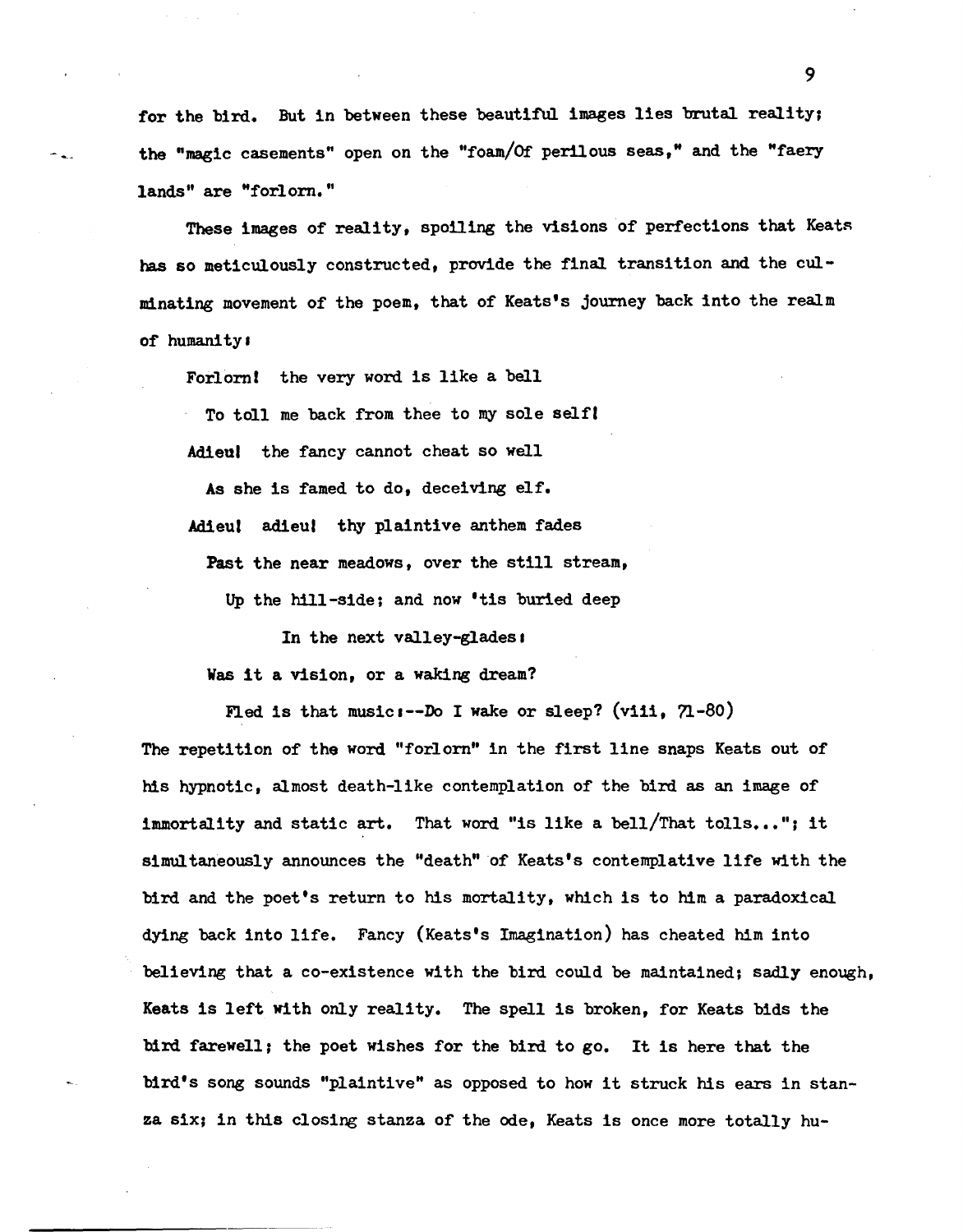man and very aware of his own mortality.<sup>12</sup> The bird, however, has left the scene, in search of further episodes of enchantment. In this condition, where Keats's brain is once more drugged, perplexed and retarded by the chains of humanity that bind him, the poet has a difficult time distinguishing between what is real and what is a dream. There is no so1ution- one cannot differentiate between the two. Confused as to whether it was "...a vision or a waking dream," the poet is left alone to brood upon and ponder his thoughts about the connection between the Imagination and Nature, the real and the Ideal--deveid of any ecstasy.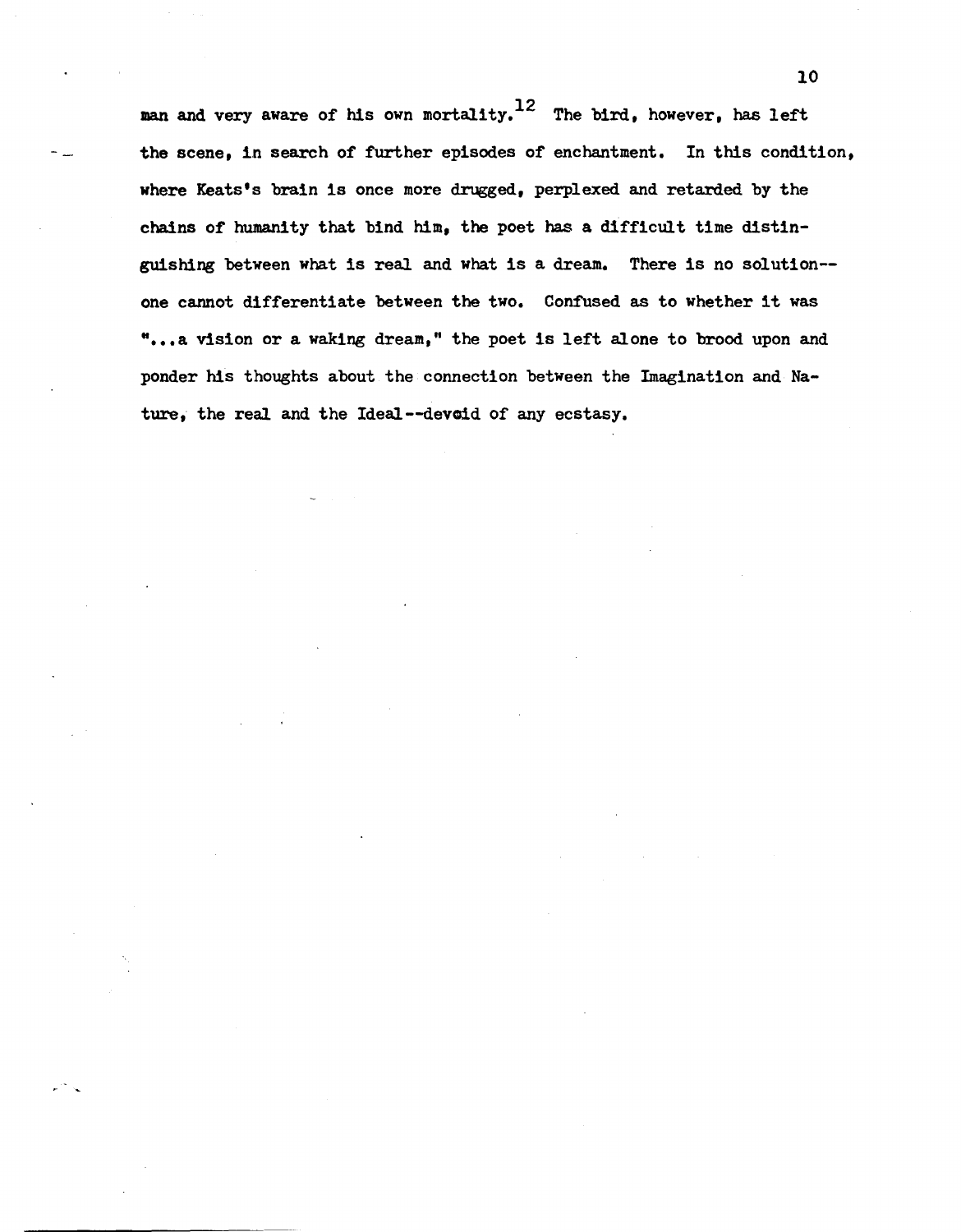"Ode on a Grecian Urn" displays how Keats again attempts to reconcile the dichotomy between the real and the Ideal, to discover and concretize forever "the eternal moment." *As* one "enters" the poem, though, Keats (the speaker) seems only to be an onlooker, one who is observing the urn in a contemplative mood. He addresses it as

Thou still unravished bride of quietness,

--

Thou foster-child of silence and slow time, 8yl van historian, who canst thus express

A flowery tale more sweetly than our rhyme. What leaf-fringed legend haunts about thy shape

or deities or mortals, or of both,

In Tempe or the dales of Arcady?

What men or gods are these? What maidens loth?

What mad pursuit? What struggle to escape?

What pipes and timbrels? What wild ecstasy? $^{13}$ 

*As* opposed to the nightingale in the preceding ode (which does not reach immortality, in Keats's mind, until stanza seven), the urn is initially presented as an actual symbol of immortality; it has existed since ancient times, not only for him but for people ages past. Since it is a piece of static art, rather than a breathing, living creature like the nightingale, it is a thing "... of silence and slow time." But the paradox that Keats notes is that it can "...express/A flowery tale..."; by observing the scenes depicted on the vase, one seems to hear the voice of essential Beauty and Art telling of the lives of men and gods in ancient Greece. Because Keats, at this time, is only an outside observer, he asks questions; he wants to know specifically what is on the urn and how these scenes relate to his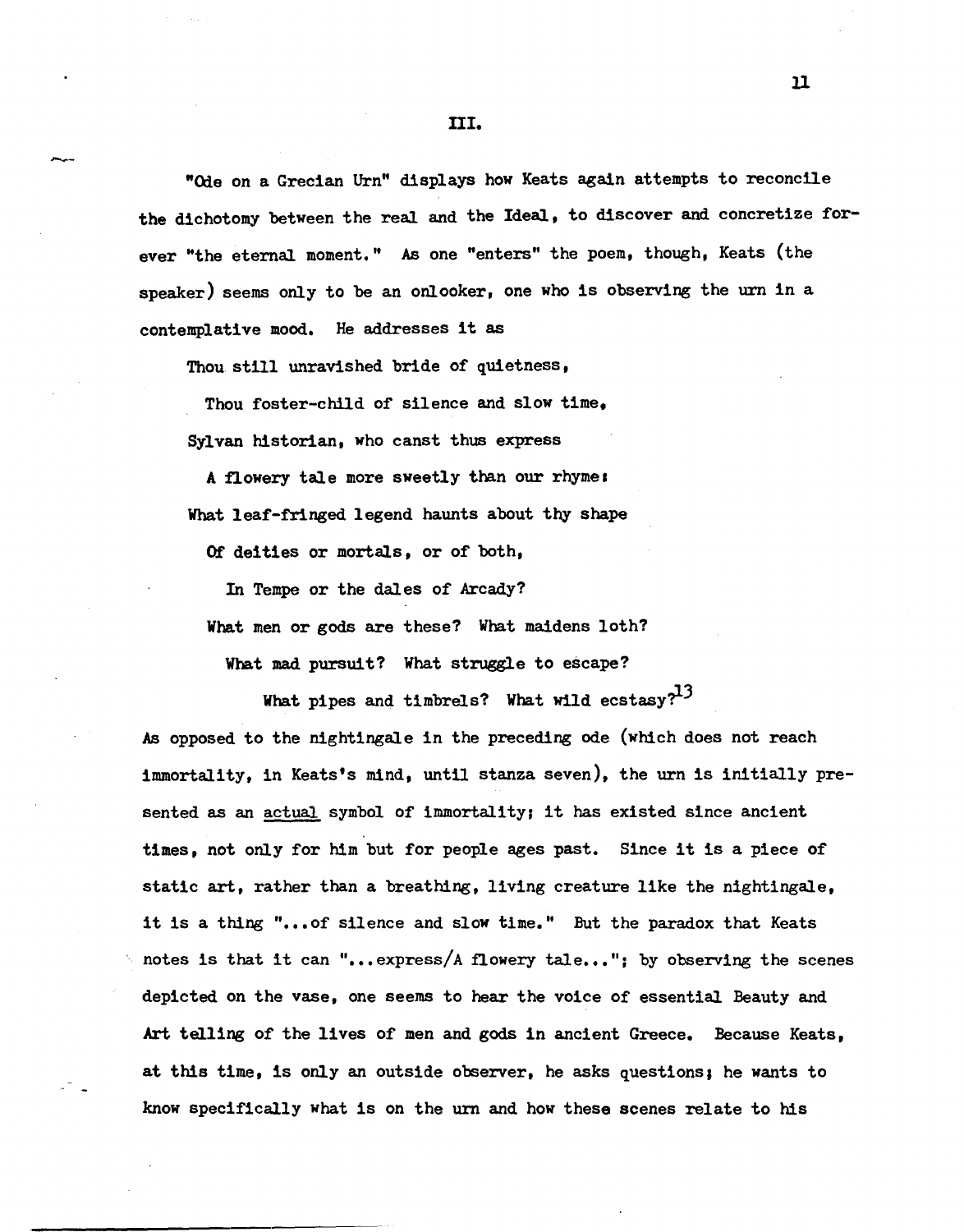hope of becoming a "negatively capable" poet.

.- .

The second stanza returns to Keats's remark in line two: that of the urn as being a creation of silence. Instead of actually hearing a voice tell the history of the piece of art, or of noting the concrete melody of a tune, Keats opts for the tones he "hears" playing in his Imagination:

Heard melodies are sweet, but those unheard

Are sweeter; therefore, ye soft pipes, play on. Not to the sensual ear, but, more endear'd,

Pipe to the spirit ditties of no tone:

Fair youth, beneath the trees, thou canst not leave

Thy song, nor ever can those leaves be bare;

Bold Love, never, never canst thou kiss,

Though winning near the goal--yet, do not grieve;

She cannot fade, thou then hast not thy bliss,

For ever wilt thou love, and she be fairl (ii, 11-20)

Here, again, the paradox of Silence being informative appears. It is here that Keats "... comes closer and imaginatively enters into the scene before his eyes.<sup> $15$ </sup> Being one with the figures on the urn, who have now, through Keats's entrance into the realm of poetry, become breathing, sensuous humans, the poet can now list the luxurious, eternal activities of those on the urn; true, these individuals will never complete their tasks: the piper will never be able to play a different song, nor will the lover ever be able to fulfill his desires of loving his mistress. The young girl never will attain full maturity. Instead, they are eternally frozen in time at the height of their ecstasy. To Keats, who sees them as being symbolic of Love and Beauty, such an opportunity to enjoy eternal instances of' delight is very appealing--he revels in it, which shows in his utilization of various types of imagery: aural and ocular.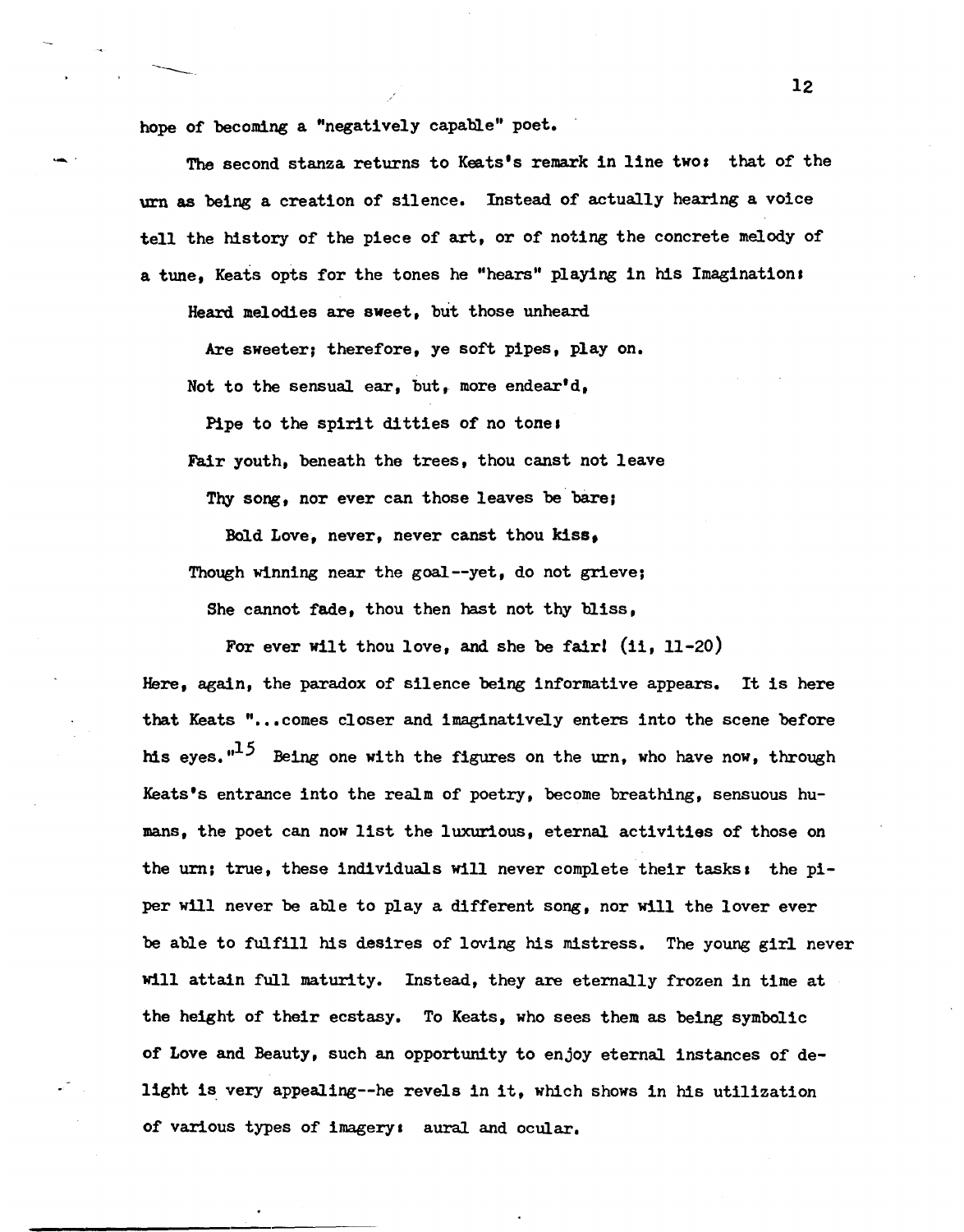Keats's delight in coming upon the eternal moment continues into stanza six:

Ah, happy, happy boughs! that cannot shed

Your leaves, nor ever bid the Spring adieu;

And, happy melodist, unwearied,

For ever piping songs for ever new; More happy lovel more happy. happy lovel For ever warm and still to be enjoyed,

For ever panting, and for ever young;

All breathing human passion far above,

That leaves a heart high-sorrowful and cloy'd,

A burning forehead and a parching tongue. (iii, 21-30) The poet's emotionalism in possessing such a prize can be seen in his extensive use of the word "happy"--the piper is so content with his situation that he never tires of playing the same song, perhaps only a monotone, for eternity; in fact, each time he plays it, the song seems new and fresh to him. Even the trees take on human emotions; they are joyful, for they never have to go through the agony of losing their verdant color and radiance- it is always springtime. And for the couple, love remains sensual, warm, fresh and voluptuous. It is the ideal Situation, and Keats's longing for it is very emotionally displayed here.

However, he must accept the disappointment inherent in such an idealisation. Keats is very human, which is in irreconcilable juxtaposition to the lovers on the urn. One cannot have these eternal instances of essential enjoyment and still retain his mortality. The description of love anticipated and never fulfilled can only leave a human like Keats with the "burning forehead" and the "parching tongue" of frustrated passion.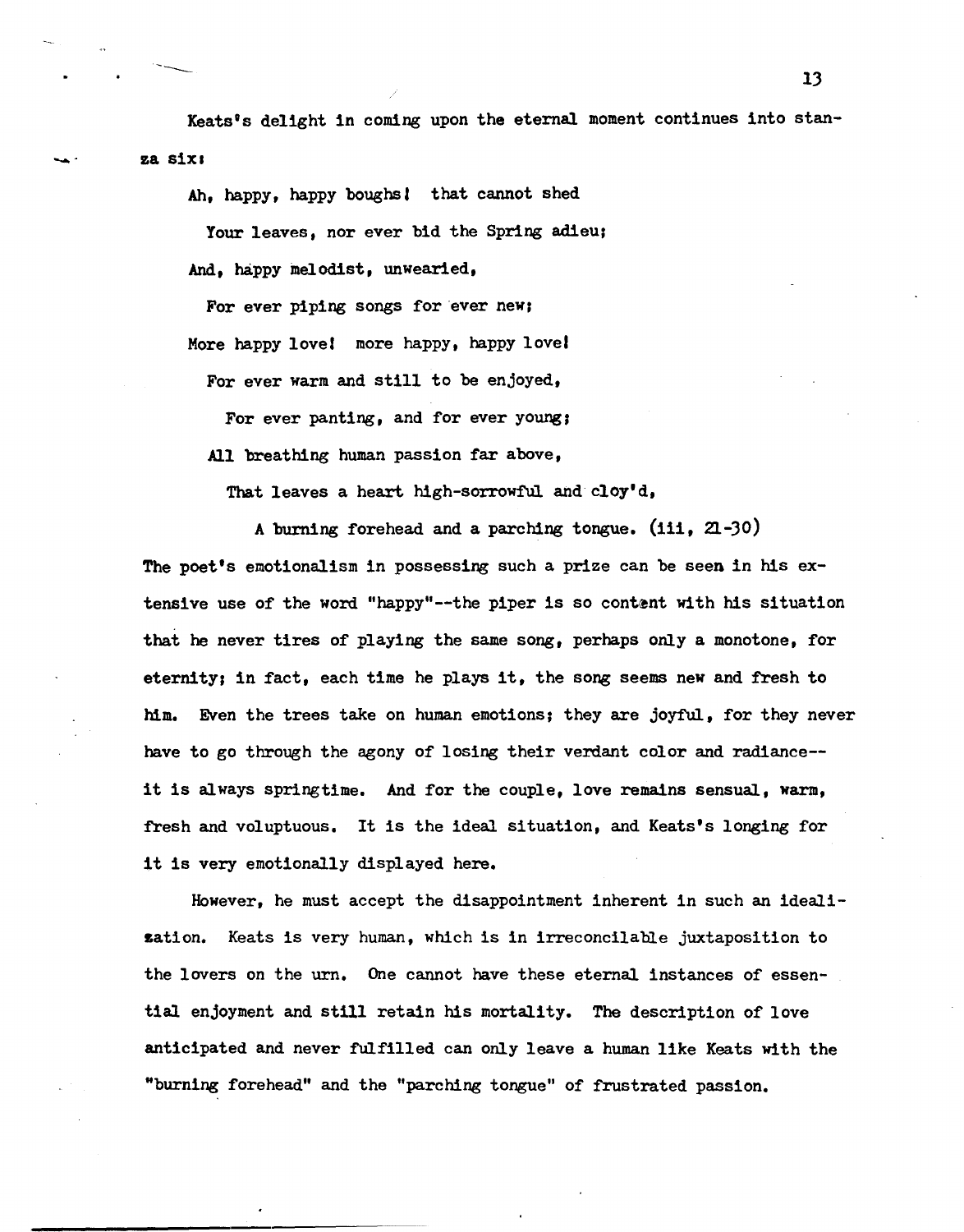Consequently, as a result of the sorrow he has felt in the preceding stanza, Keats turns to another, perhaps imaginative, scene on the urn; here, however, the intentions of the earlier stanzas are reversed:

Who are these coming to the sacrifice?

To what green altar, 0 mysterious priest, Lead'st thou that heifer lOwing at the skies,

And. all her silken flanks with garlands drest? What little town by river or sea-shore,

Or mountain-built with peaceful citadel,

Is emptied of this folk, this pious morn? And, little town, thy streets for evermore

Will silent be; and not a soul to tell

Why thou art desolate, can e'er return. (iv, 31-40)

As in the previous scene, Keats becomes part of the life on the urn; his lavish description of the priest and his sacrifice attests to thiS, for no mere observer could note such particulars. But it is in the following lines that Keats displays the possible effects of what can happen when one wishes and achieves immortality. The "little town" is devoid of its inhabitants, who have mysteriously been conveyed from their homes onto the vase. To be sure, they are now immortal, frozen in various poses. But they can never again return to reality, life. and love, or experience the culminations of these processes. Here, again, as in the nightingale ode, Keats realizes that forsaking one's humanity and taking the imaginative leap into co-existence with the essences of Beauty, Art, and Love can only bring death and not life. If one strays too far away from one's humanity, he will become as the figures on the urn--mere portrayals of what is enacted in reality.

Returning to his own humanity, the poet again becomes an observer,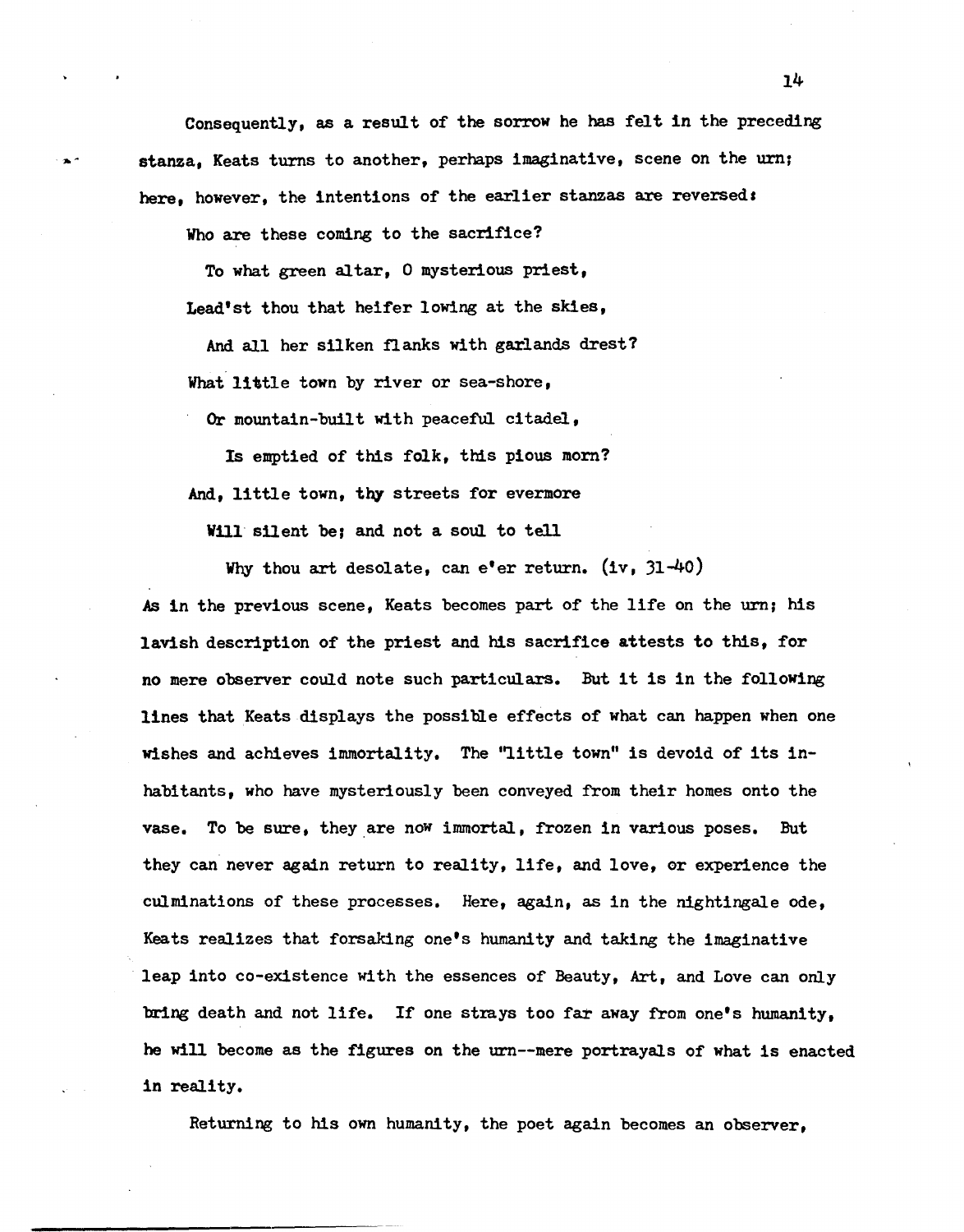addressing the urn, both its shape and its decoration, as a piece of arts

o Attic shape' Fair attitude! with brede

 $\rightarrow$ 

........

Of marble men and maidens overwrought, With forest branches and the trodden weed;

Thou, silent form dost tease us out of thought As doth eternity: Cold Pastoral!

When old age shall this generation waste

Thou shalt remain, in midst of other woe Than ours, a friend to man, to whom thou say'st,

Beauty is truth, truth beauty--that is all

Ye know on earth, and all ye need to know.

He no more remains as a participant in the scenes on the urn, which is now only a "shape" and which is illustrated only with "marble" men and women instead of warm, sensuous people. Instead of the vase "speaking" to Keats through the flights of his Imagination, it now is "silent," for the poet has regained his emotions and human limitations. It can now only "tease /him/out of thought" and back into his reality-filled existence, as opposed to the essential delights it afforded him earlier. It is now only a "cold Pastoral" with no life. He still realizes and accepts the urn's immortality, though, for it shall still remain after Keats's death. For coming generations, this piece of static art or "friend to man" can be a compensation, remaining as a thing of beauty on which men, like Keats, can contemplate and dream in times of pain and woe. And, as a friend, it speaks to mankind in those famous words, "Beauty is truth, truth beauty...," terms which are inclusive, accepting more and more, rather than exclusive terms which define specifically. In stating his conclusion in general terms, Keats re-emphasizes his definition of Negative Capability as stated earlier: one does not have to possess or reach after all of knowledge--to be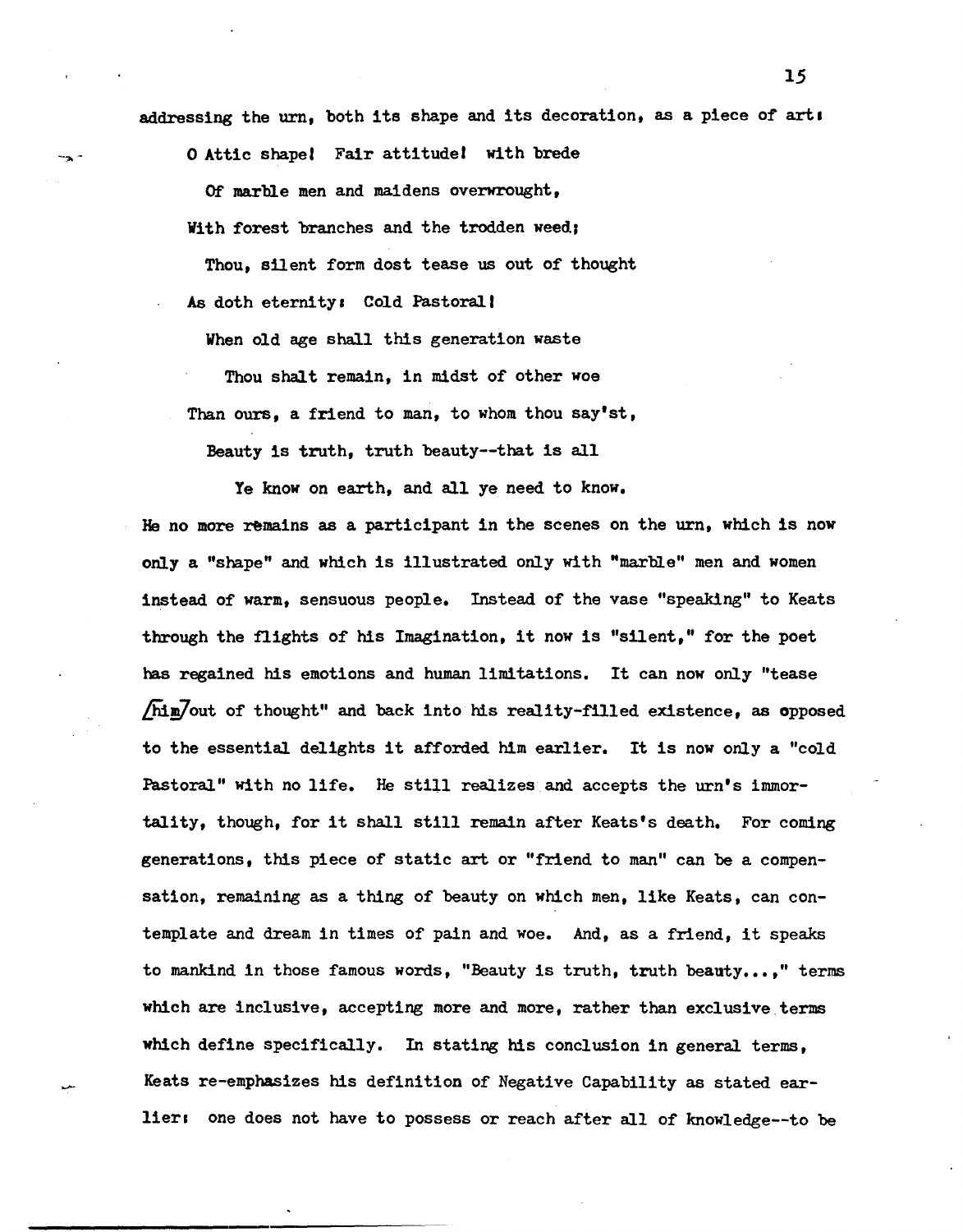content with half-knowledge is enough--the contemplation of Beauty is the act most desired. Most important of all, though, is one's own realization that these terms only have meaning because of one's mortality, or as Keats so pointedly phrases it in a letter, "...nothing ever becomes real till it is experienced--Even a Proverb is no Proverb to you till your Life has illustrated it. $"^{16}$  Thus, before one can contemplate the essences of Beauty and Truth in all their splendor, one must encounter and interact With them in their concrete, transitory forms in reality.

 $\sim$  16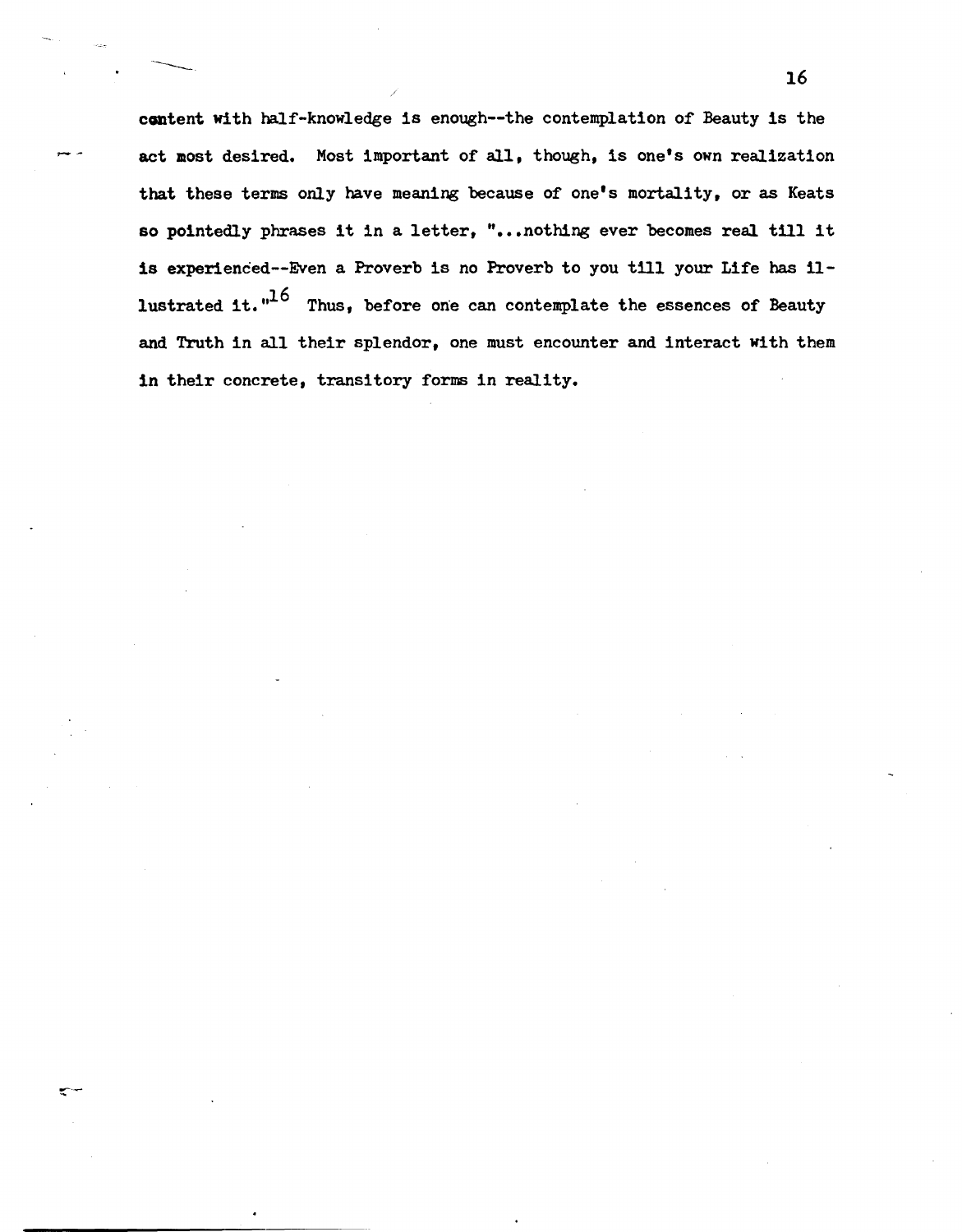Trapped between devotion to his art and and the passions, between the demands of the Poet and those of the Man, John Keats struggled. The theme of Negative Capability, which is dramatized in Keats's two odes, "Oie to a Nightingale" and "Ode on a Grecian Urn," reveals the intensity of that struggle. Although he ardently desired to leave his own humanity behind, annihilate himself, and project his essence into the object of his contemplation, thereby bringing that object to vivid life in his poetry, he simultaneously came to the sobering conclusion that such an action, if maintained for an indefinite length of time, would destroy and kill his much-needed mortality--much-needed because the soul needs a human body in which to dwell.

In conclusion, this notion, most vividly and brutally portrayed, is seen in Keats's "The Fall of Hyperion." In the first canto, the poet, in a magical environment, is addressed by Saturn; he tells Keats that unless he can climb the steps which lead out of the world of unreality into a new life, he will die:

• • • suddenly a palsied chill Struck from the paved level up my limbs, And was ascending quick to put cold grasp Upon those streams that pulse beside the throat: I shrieked; and the sharp anguish of my shriek Stung my own ears--I strove hard to escape The numbness; strove to gain the lowest step. Slow, heavy, deadly was my pace; the cold Grew stifling, suffocating at the heart; And when I clasp'd my hands I felt them not. One minute before death, my iced foot touch'd The lowest stair, and as it touch'd, life seem'd

IV •.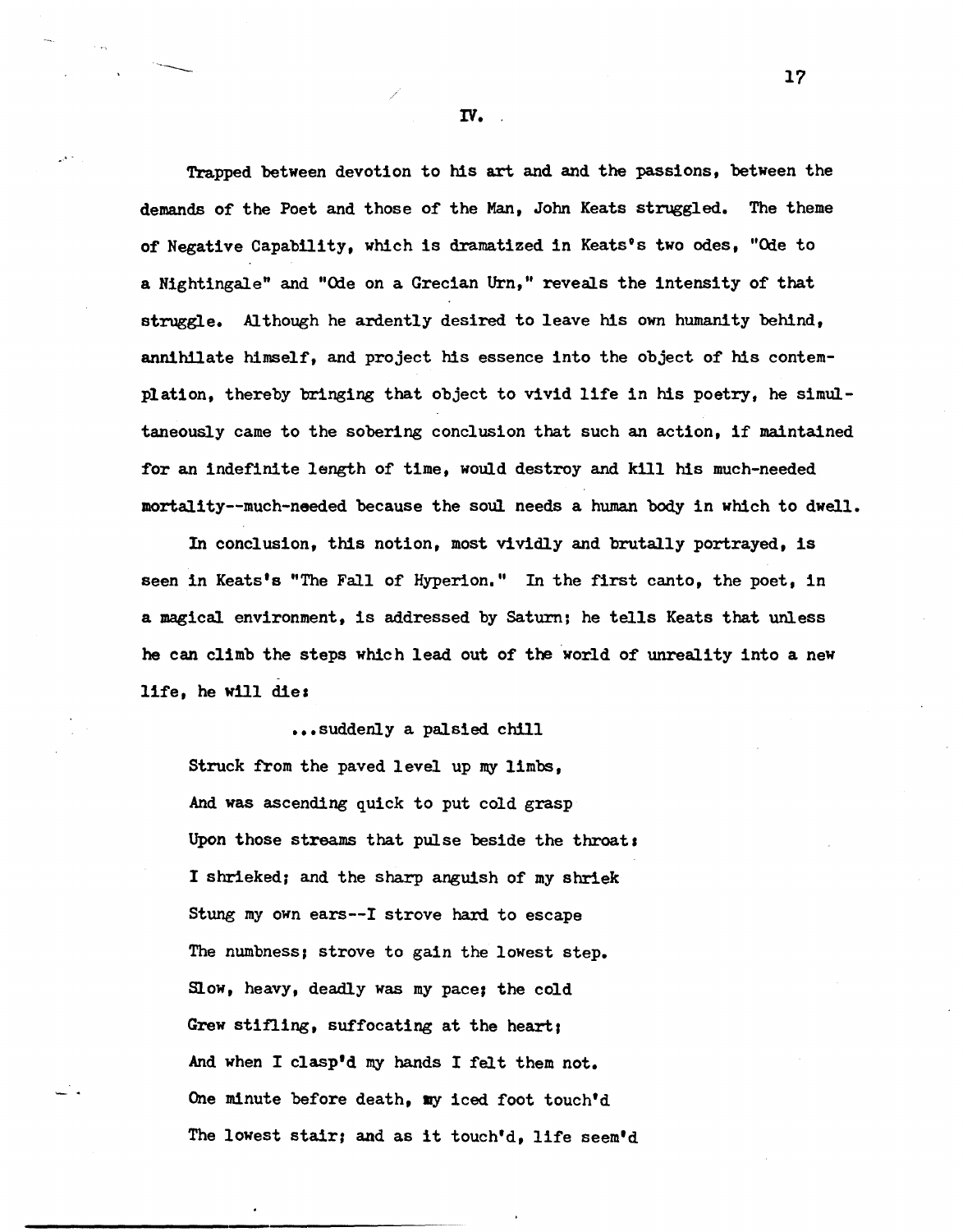To pour in at the toes... $^{17}$ 

< •

Clutched in the grasp of rigor mortis, the poet escapes death by entering a new life, by "dying into life." as it were. What is important to note is that he has re-entered life. even if of a different type and at a varied level of experience. But he has regained his humanity.

Consequently, in viewing these two odes of Keats, one needs to note the similar journey that Keats takes: leaving his mortality but always returning to his role as a member of the human race, with all of its inherent characteristics of emotions and instincts and senses. True, a "negatively capable<sup>n</sup> poet must take that imaginative leap into the essential world; it is only then that the poet can correctly describe such essenses in luxurious imagery and make them live. But in order to accomplish this leap, the poet needs to have a pragmatic and practical knowledge of such life--life through personal experience. This notion Keats finally comprehends and accepts, and it is in "Ode to a Nightingale" and "Ode on a Grecian Urn" that he deals with his new-found knowledge artfully, encompassing the entire scope of his experience, both imagined and actual.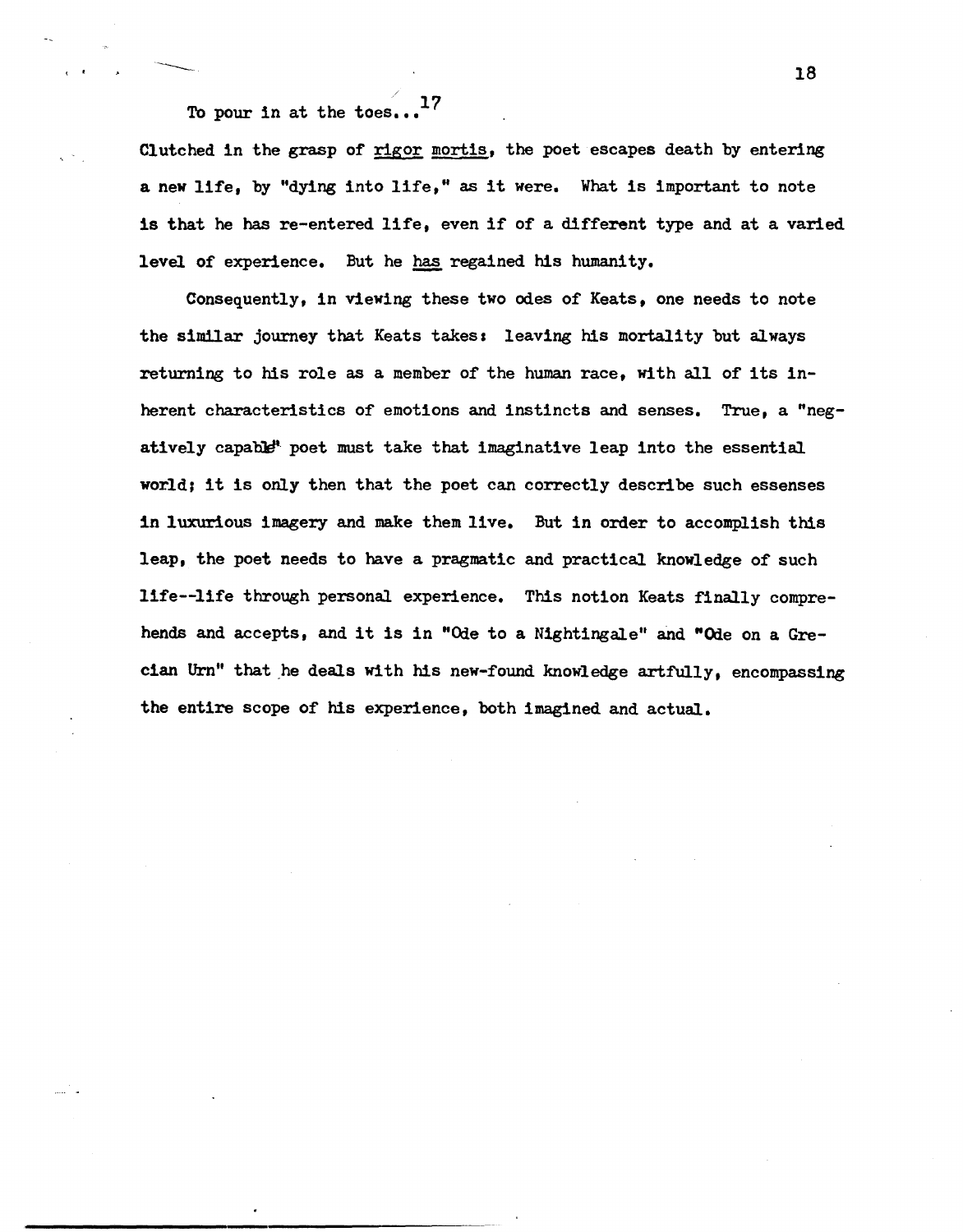### Reference Notes

 $1$ John Keats, "Letter to George and Tom Keats, 21, 27(?) December 1817," The Selected Poetry of Keats, ed. Paul de Man (New York: The New American Library, 1966), p. 329.

<sup>2</sup>John Keats, "Letter to Poetry of Keats, ed. Paul de  $p. 326.$ Benjamin Bailey, 22 November 1817," The Selected Man (New York: The New American Library, 1966),

<sup>3</sup> John Keats, "Ode to a Nightingale," Major British Poets of the Roman-<br>tic Period, ed. William Heath (New York: Macmillan Publishing Company, Inc., 1973), pp. 1078-1079. All future references to the poem will be taken from this source and indicated parenthetically in the text by stanza and line number.

4<br>"Jacob Wigod, <u>The Darkening Chamber</u>: The <u>Growth of Tragic Conscious</u>ness in Keats (Salzburg Institut für Englische Sprache und Literatur: Universitat Salzburg, 1972), p. 169.

5John Keats, "Letter to J.H. Reynold, 2 May 1818," The Selected Poetry of Keats, ed. Paul de Man (New York: The New American Library, 1966), p. 335.

 $6$  Walter Jackson Bate, <u>Negative Capability: The Intuitive Approach in</u> Keats (Cambridge: Harvard University Press, 1939), p. 36.

7 Wigod, p. 170.

 $8$ Ibid.

 $^{9}$ Ibid., pp. 170-171.

 $10$  Tbid.

 $11$ Ibid., pp. 171-172.

 $12$ Ibid., pp. 172-173.

13 John Keats, "Ode on a Grecian Urn," Major British Poets of the Romantic Period, ed. William Heath (New York, Macmillan Publishing Company, Inc., 1973), pp. 1079-1080. All future references to the poem will be taken from this source and indicated parenthetically in the text by stanza and line number.<br>

 $14$ Wigod, p. 177.

 $15<sub>Ibd.</sub>$ 

16 . . John Keats, "Letter to the George Keatses, 19 March 1819," The Selected Poetry of Keats, ed. Paul de Man (New York: The New American Library, 1966), p. 341.

<sup>17</sup> John Keats, "The Fall of Hyperion," Major British Poets of the Romantic Period, ed. William Heath (New York: Macmillan Publishing Company, Inc.,  $1973$ , p.  $1091$ .